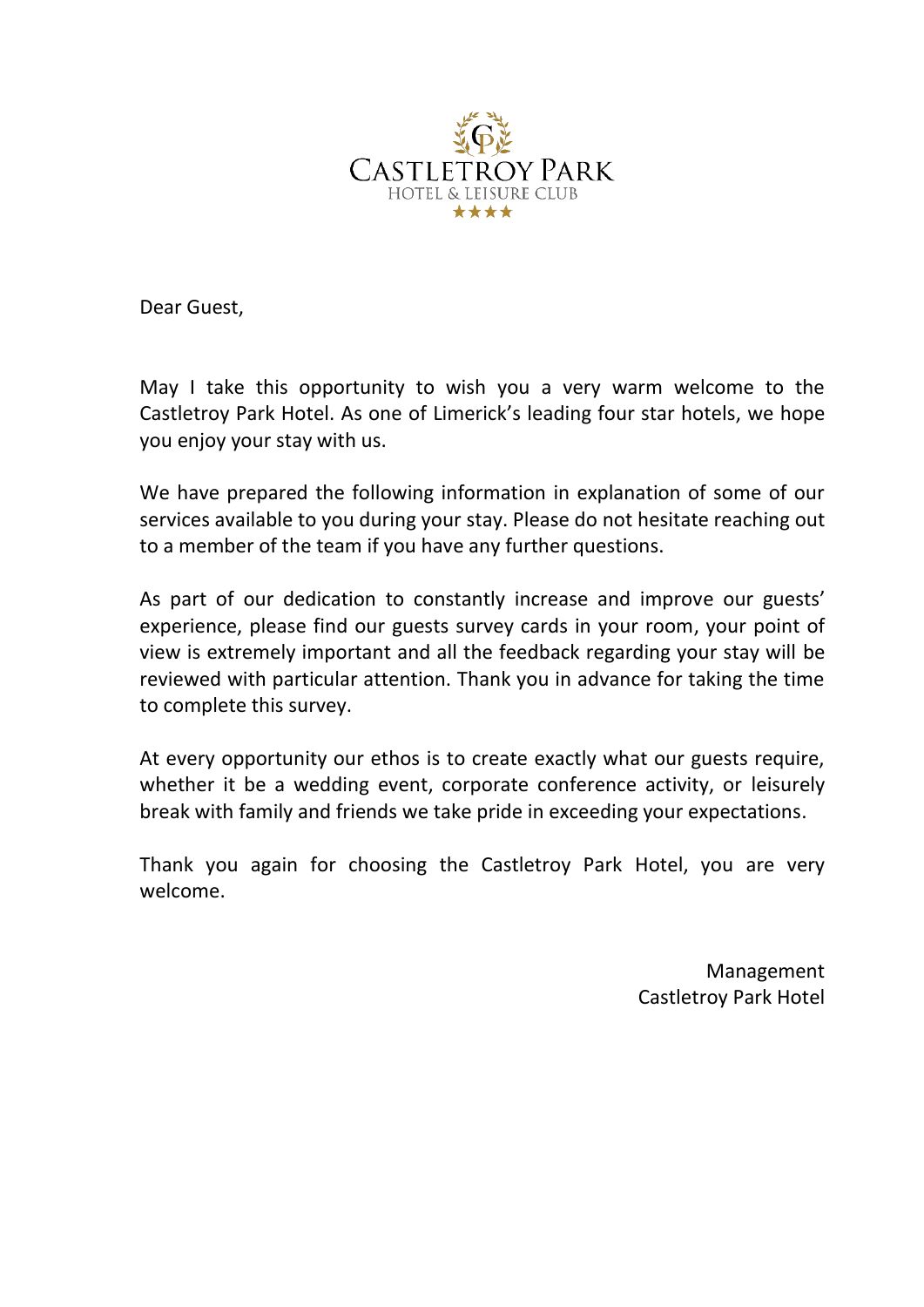# **Air Conditioning & Heating**

- 1. Power the unit using ON / OFF button. Green light will indicate that the unit is on.
- 2. The below symbols will allow to set the room temperature to your liking. Please ensure that the symbol appears on the unit screen.



3. Adjust the temperature by pressing arrows up or down.



4. Change the fan speed to ensure faster room temperature adjustment.



5. Please allow at least 10 minutes for the room temperature to adjust.

*Should you have any further queries please dial '0' for reception.*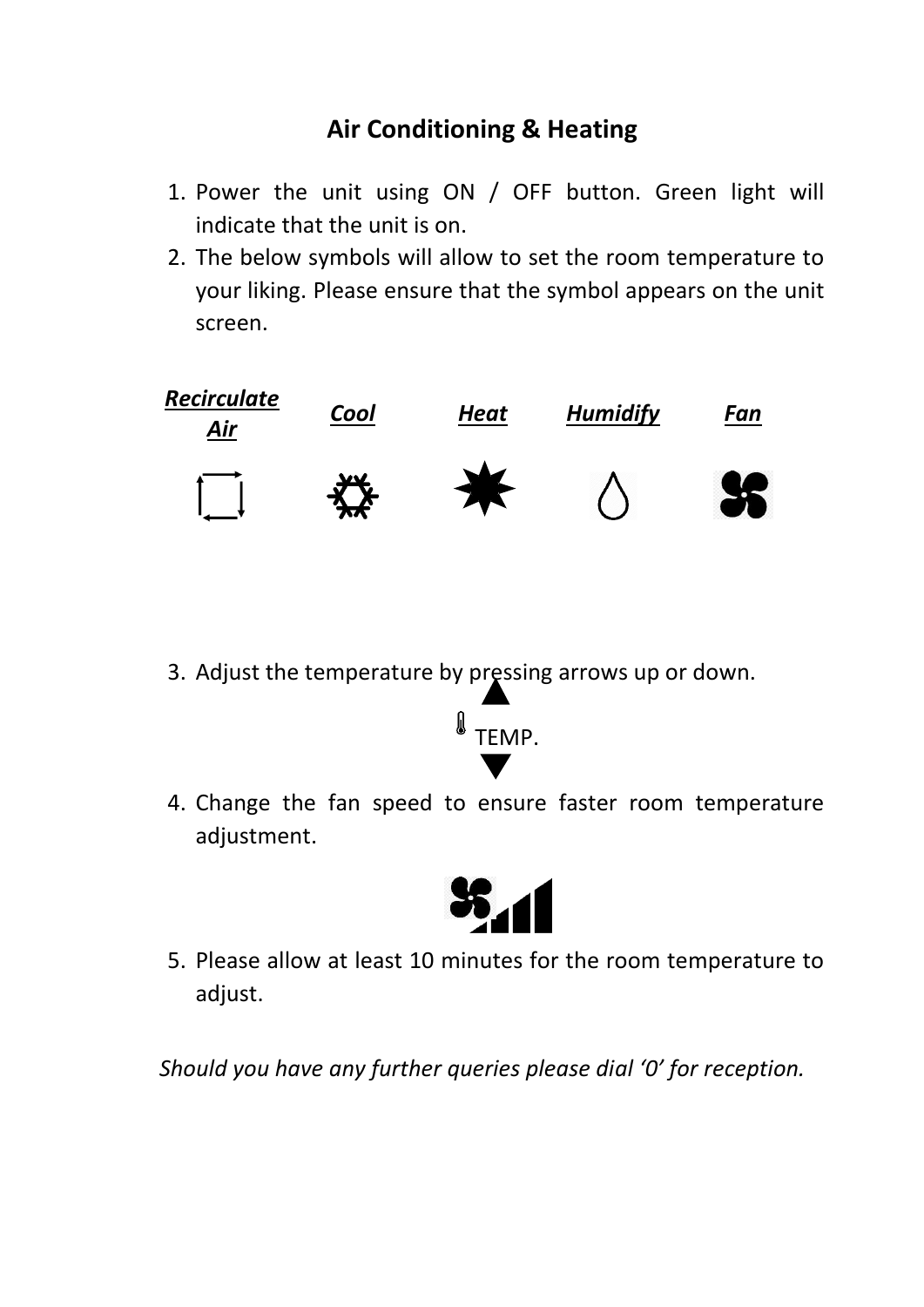## **Safety and Security**

Dial '0' for the Hotel Operator

Throughout the Hotel corridors 'Break Glass' alarm activation units are located to sound the alarm. When the alarm sounds, the elevators will return immediately to the Lobby level and remain there until the alarm is cleared. A fire evacuation diagram is provided on the back of your guest room door.

On arrival, all guests are urged to become familiar with the location of the fire exits, 'Break Glass' units and fire extinguishers.

An alarm test takes place on Monday morning at 11am where the alarm will sound for 10 seconds this is a test an evacuation is not necessary.

### **Once In Your Room We Recommend That You:**

**1.** Become familiar with the walkways leading to and from your room.

**2.** Choose a wall and as you walk to each exit, count the doors along that wall between the exit and your

room. This helps you remember the distance and location of exits and may help you to find an exit when it is dark or smoky.

- **3.** Locate the nearest fire extinguishers and 'Break Glass' unit to your room.
- **4.** Inspect your room and know how to open and close the windows.
- **5.** Keep your room key with you.

#### **If You Discover a Fire**

If you discover a fire, smoke or unusual heat please remain calm and dial 0 for the Hotel Operator to report what you have seen.

### **To Evacuate**

**1.** Keep a wet cloth over your nose and mouth.

- **2.** When you leave your room, take your room key with you.
- **3.** Close all windows and doors as you leave the area.
- **4.** Close the bedroom door behind you to help prevent the fire from spreading.

**5.** If there is smoke or it is dark, remain calm and proceed to the nearest fire exit, following the illuminated exit signs.

**6.** Hotel Personnel will direct you to the emergency assembly point to the front of the Hotel and left to the lower carpark.

### **If You Cannot Leave Your Room**

**1.** Stuff a wet towel under the door.

**2.** Fill your bathtub with water. Regularly re-moisten the wet cloths that are keeping the smoke out.

**3.** Hang a sheet out of your window to signal your presence to fire fighters. Keep the part of sheet still inside the room wet with water from the tub. Do not break the window. Keep the window closed.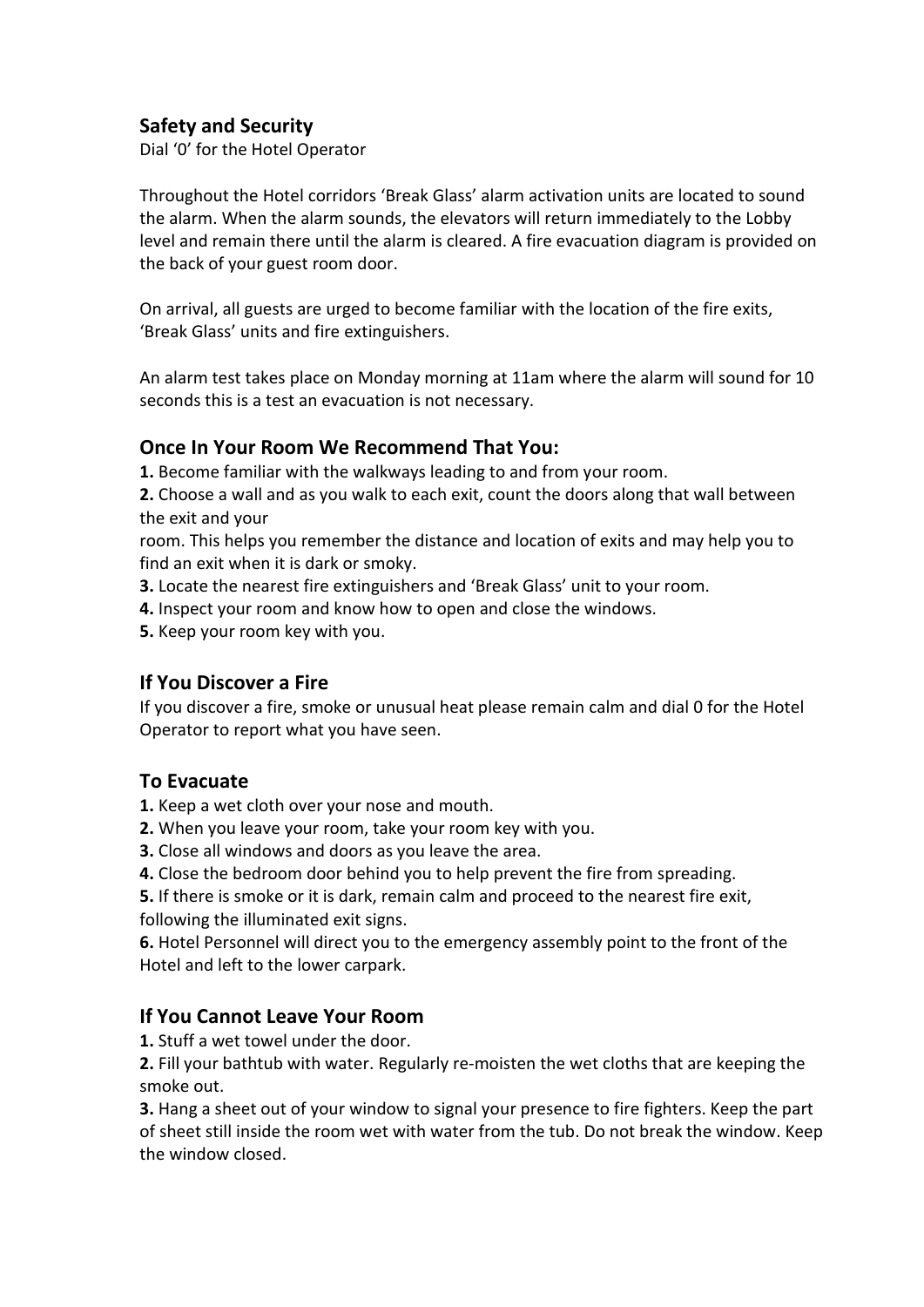### **Environmental Awareness**

As part of our commitment to the environment we the green team need your effort and support to help us achieve our goals & targets.

The following are some minor items that you could do for us during your stay in order to help us be more energy efficient at The Castletroy Park Hotel.

- If you would like to re-use your towels leave those on the towel rails if you want them changed place them in the bath.
- Turn off all lights & air conditioning when leaving the room.
- Turn off the TV when leaving the room and any appliances you may have including plugging out chargers that are not in use.
- Avoid unnecessary use of water.
- Leave any recyclable items beside the general waste bin and we will dispose of them correctly.

We would also like to hear your comments therefore if you see anything that you feel may benefit us please note this on the comment card and the comments will be passed to the green team leader.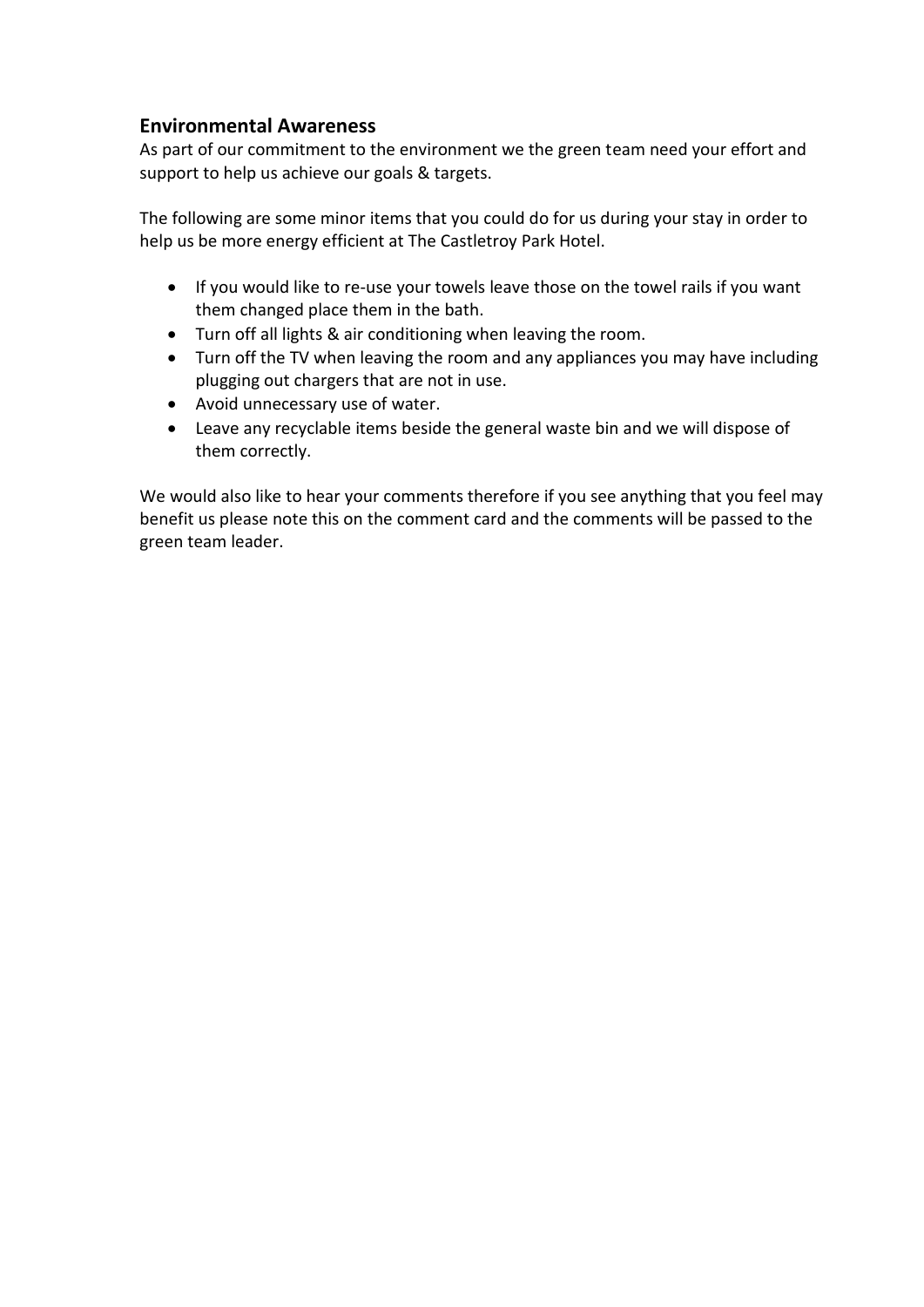# **GUEST DIRECTORY OF SERVICES**

The facilities and services detailed in this directory are to assist you throughout your stay at the Castletroy Park Hotel.

## **Accommodation Services 0.000 Million 1.000 Million 0.000 Million 1.000 Million 1.000 Million 1.000 Million 1.000 Million 1.000 Million 1.000 Million 1.000 Million 1.000 Million 1.000 Million 1.00**

Our accommodation department will provide you with immediate assistance for items such as additional pillows, blankets and extra bathroom amenities. Should you have any other housekeeping requests, please contact Reception.

## **Airports**

Shannon International Airport is found approximately 35 minutes from the Castletroy Park Hotel.

Transfers to both Cork and Dublin's airports are available with the M7 Express, Eireagle & Dublin Coach bus service; please ask the reception for the timetable and for booking assistance.

For live flight information, Security information and airport facilities please visit your airports website.

| <b>Shannon</b>        | <b>Dublin</b>         | Cork               |
|-----------------------|-----------------------|--------------------|
| www.shannonairport.ie | www.dublinairport.com |                    |
| www.corkairport.com   |                       |                    |
| 00353 (0)61 712000    | 00353 (0)1 814 1111   | 00353 (0)21 313131 |

## **Boarding Passes / Printing**

Should you require a board pass printed please contact reception. We also have a printing facility available to guests who require at a minimal charge.

## **Baby Cots** 2018

Baby cots are provided for children under the age of three years of age at no extra cost, should you require a baby cot please contact the reception.

## **Babysitting Services** 0

We would be delighted to organise a babysitter for you. Please contact Reception to make arrangements. It is requested that a minimum of 24 hours notice be provided for this service. Reception will be able to advise you of applicable hourly rates.

## **Banking Facilities**

All national banks can be found in Limerick city centre. An ATM machine at Bank of Ireland is located in front of the Hotel to the right. Foreign exchange facilities are available also at the bank.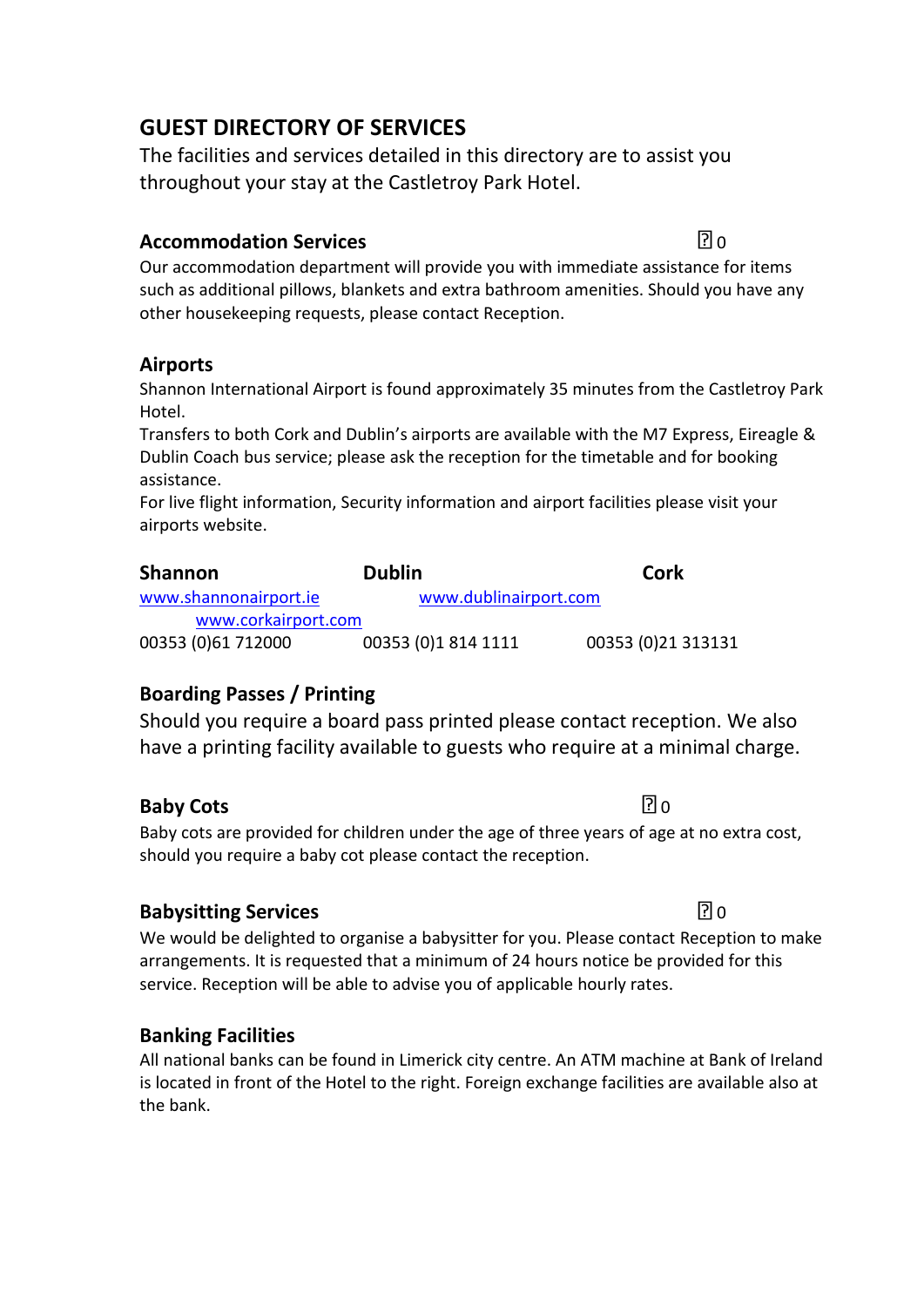## **Banqueting Services** 3103 / 3203

The Castletroy Park Hotel offers beautifully appointed private dining and conference rooms of varying sizes that can accommodate 10 to 400 people. Arrangements can be made for meetings, conferences, luncheons, dinners and special events. A Hotel sales representative would be happy to assist you

with any inquiries. Outside of office hours, please contact the manager on duty via Reception.

## **Beauty Rooms** 3020

We have a wide range of treatments available in our Beauty Rooms to help you unwind and relax during your stay for example facials, make up & massages. A brochure is located in your room with a list of all treatments. Reservations are required here.

## **Check Out Time** 2 201

Check out time is at 12.00 noon.

Late check outs may be requested at the reception this service is subject to availability an hourly rate of 10€ may apply. Clients that check out after 6.00 pm will be charged for the following night.

## **Chemist / Pharmacy** 2012 2022 2023 2030 2014 2014 2015 2016 2017 2018 2023 2030 2014 2016 2017 2018 2019 2017 2018 2017 2018 2017 2018 2017 2018 2017 2018 2017 2018 2017 2018 2019 2017 2018 2017 2018 2017 2018 2017 2018 2

Castletroy Pharmacy is located in the commercial centre directly opposite the hotel. Opened Monday to Saturday, 9am – 6pm A pharmacy in the Super value commercial centre opens Sundays (Opening hours change)

## **Children's Activities and Amenities**

Please find below local facilities:

Funworld Delta Adventure Park Thomond Park [www.funworld.ie](http://www.funworld.ie/) [www.adventurecity.ie](http://www.adventurecity.ie/) [www.thomandpark.ie](http://www.thomandpark.ie/) 00353 (0)61 325088 0353 (0)61 423994

## **Church Services** 2007 2008 2012 2022 2023 2024

Milford Catholic Church is located at the front of the Hotel to the right and five minutes walk.

Mass Time

Saturday 7.30pm Sunday 9am

10.30am

12 noon

7.30pm (no service in July / August)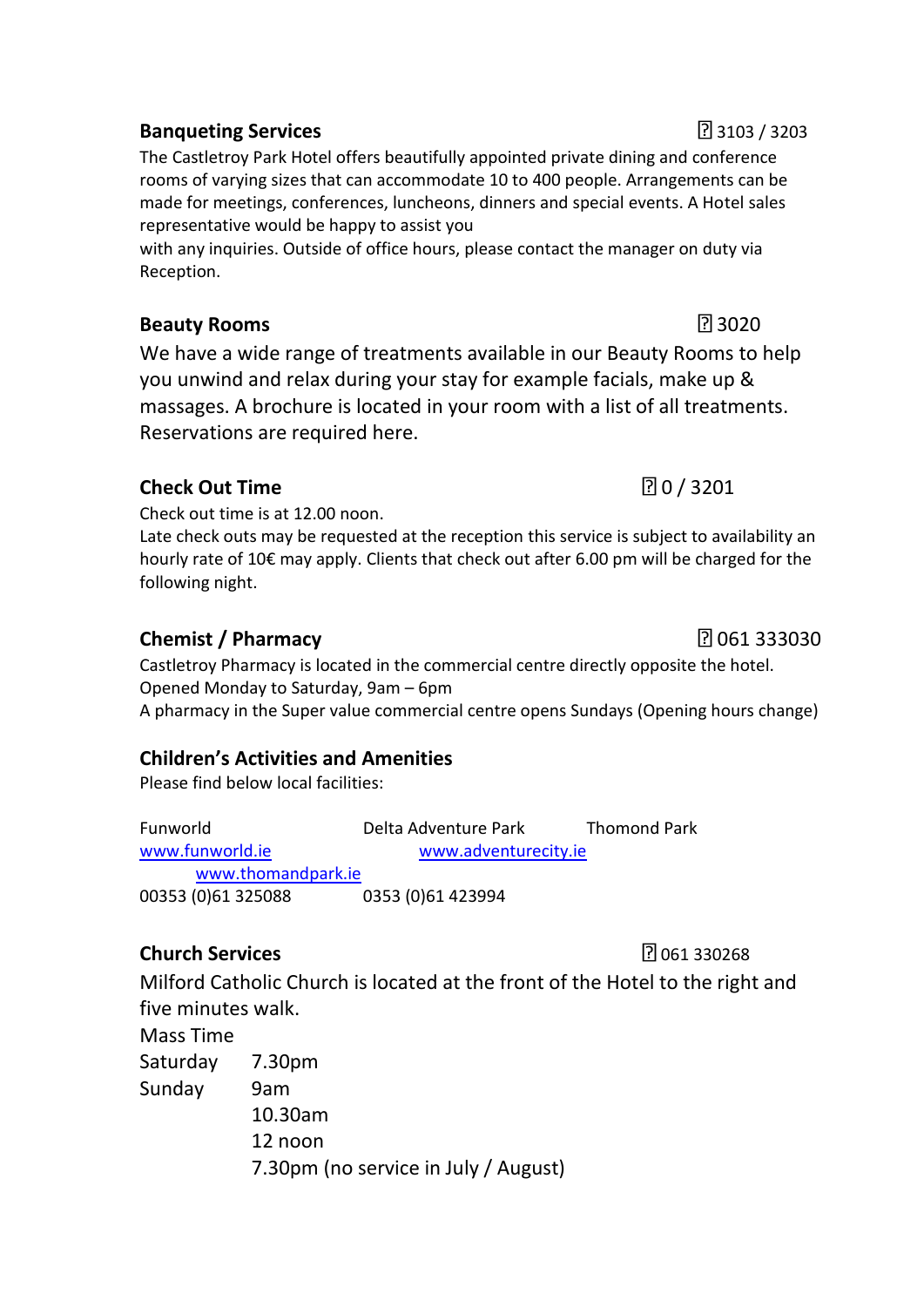## **Credit / Debit Cards**

Credit cards are widely accepted throughout the hotel.

For your convenience it is advised that you open your account at the reception simply be leaving your credit card details. We regret that Debit Cards cannot be accepted at check in. You are welcome to check your account at any time during your stay.

The Hotel accepts the following credit cards: American Express, Visa and MasterCard.

## **Deposit Box**

Guest safety deposit boxes are available at Reception. We advise that you secure any valuables in our safety deposit boxes as we do not accept responsibility for valuables left in the room.

**Doctor** 1 **Doctor** 1 **Doctor** 1 **Doctor** 1 **1**  $\frac{1}{2}$  061 314810

A local doctor is available Mon to Friday 9-5.30pm directly across from the entrance to the Hotel Castletroy Medical Centre.

Outside of these hours Shannon doc can be contacted. Tel:1850 212 999

## **Do Not Disturb**

If you do not want to be disturbed by the telephone, please dial "0" and advise Reception. Calls will be diverted and messages taken. Also, please place the "Do Not Disturb" sign outside your door.

## **Drinking Water**

The tap water in your room is safe to use for tea/coffee making facilities. Complimentary bottled water can be found in the cooler in each bedroom.

## **Dry Cleaning and Laundry**

A same-day laundry and dry cleaning service is available Monday to Friday. Garments received by 9.15 am will be returned by 5.30 pm the same day. Laundry slips and dry cleaning slips are located in the top drawer of your dresser. Should you require mending, please indicate the exact details on the laundry slip. Please place all garments and laundry slips in one of the laundry bags provided, and leave at

reception for collection. No laundry or dry cleaning service is provided on Saturdays & Sundays or Public Holidays.

## **Wireless Internet Access**

For your convenience the Hotel offers wireless internet access throughout the hotel on a complimentary basis via Virgin Wifi. You will be required to enter your name & e-mail address prior to access. Should you require further assistance, please contact reception.

The Hotel also has a computer available for Guests please contact reception for further information.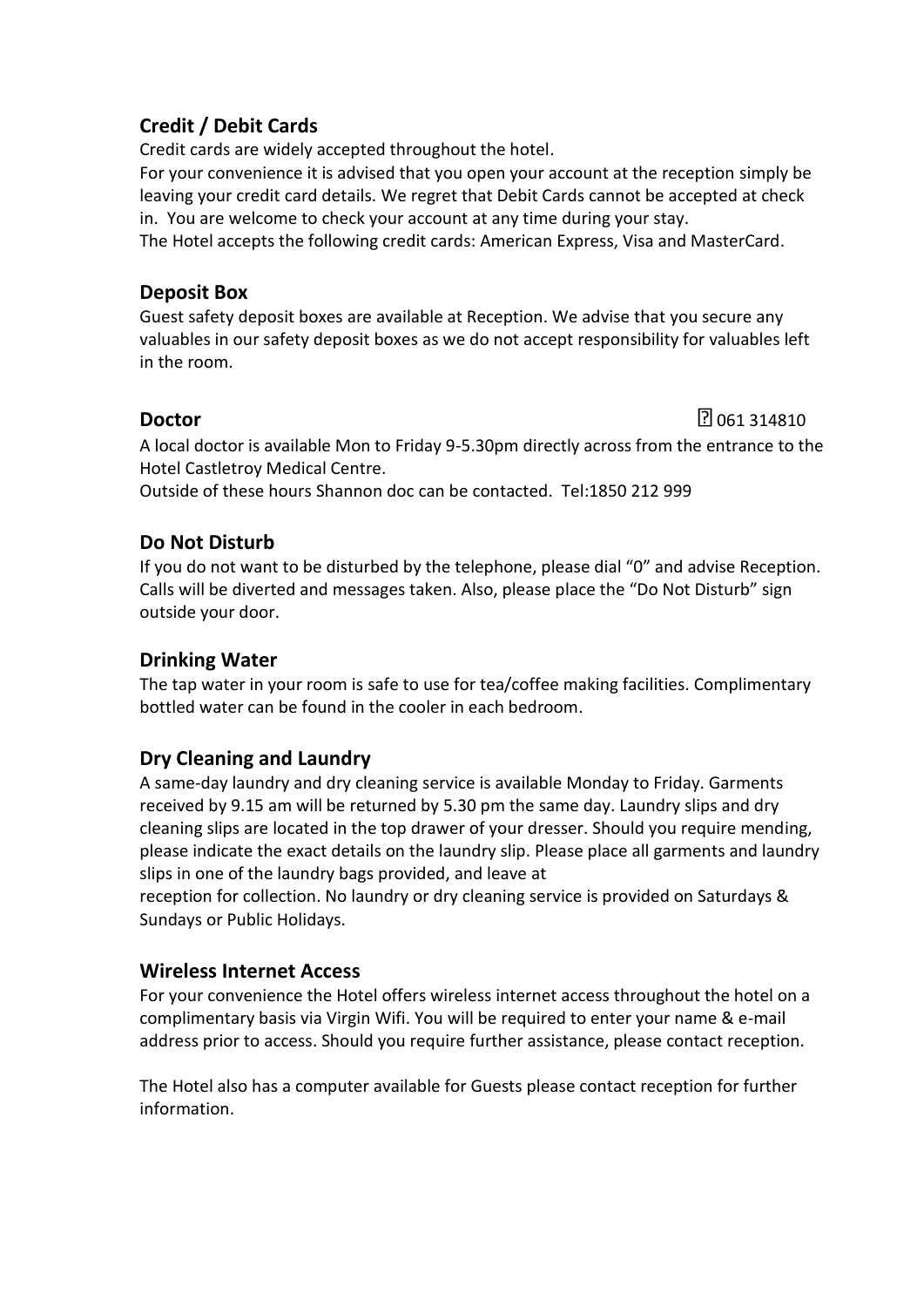### **Facsimile**

You may send or receive a facsimile on a 24 hour basis. Reception will be happy to assist you with sending and receiving facsimiles. All incoming facsimiles are delivered directly to guests rooms.

#### **First Aid**

A first aid kit is available at Reception. A Hotel first aider is always on duty contact reception should you require immediate assistance. The Hotel also has s Defibrillator on site.

## **Florist / Flowers**

Our local florist would be happy to provide for any floral requirements. Service is available between the hours of 9.00 am and 5.00 pm except on Sundays and Public Holidays. Notice may be necessary for some requirements. Please contact Reception for information or assistance.

### **Golf**

Ballyneety Golf Club Castletroy Golf Club Limerick Golf Club [www.ballyneetygolfclub.com](http://www.ballyneetygolfclub.com/)[www.castletroygolfclub.ie](http://www.castletroygolfclub.ie/) [www.limerickgolfclub.ie](http://www.limerickgolfclub.ie/) 061351881 061 335753 061 415146

### **Hairdryers**

Hairdryers are available in all guestrooms located at the side of the dressing table in your room by the window hanging on the side.

**Hair Dresser** 201110

Appointments can be made with our local hairdresser "Velvet" which is located in the commercial centre opposite the Hotel

## **Leisure Facilities** 3020

Access to the leisure centre is from the ground floor. As you come out of the elevator on the ground floor, turn left to enter the leisure centre - through the frosted glass door. Facilities include a 20M Swimming Pool, Jacuzzi, Sauna, Steam Room, Full Aerobic and Weight gym available free of charge to all residents.

Opening hours: Monday - Friday 6:30am - 9.45pm Saturday, Sunday & Bank Holidays 8.30am - 8.45pm Children under the age of sixteen are welcome between the hours of: 10.00am – 7.00pm *Please note***:** Children under the age of sixteen years must be supervised by an adult at all times when in the pool also they are not permitted to use the gym, whirlpool, and sauna or steam room.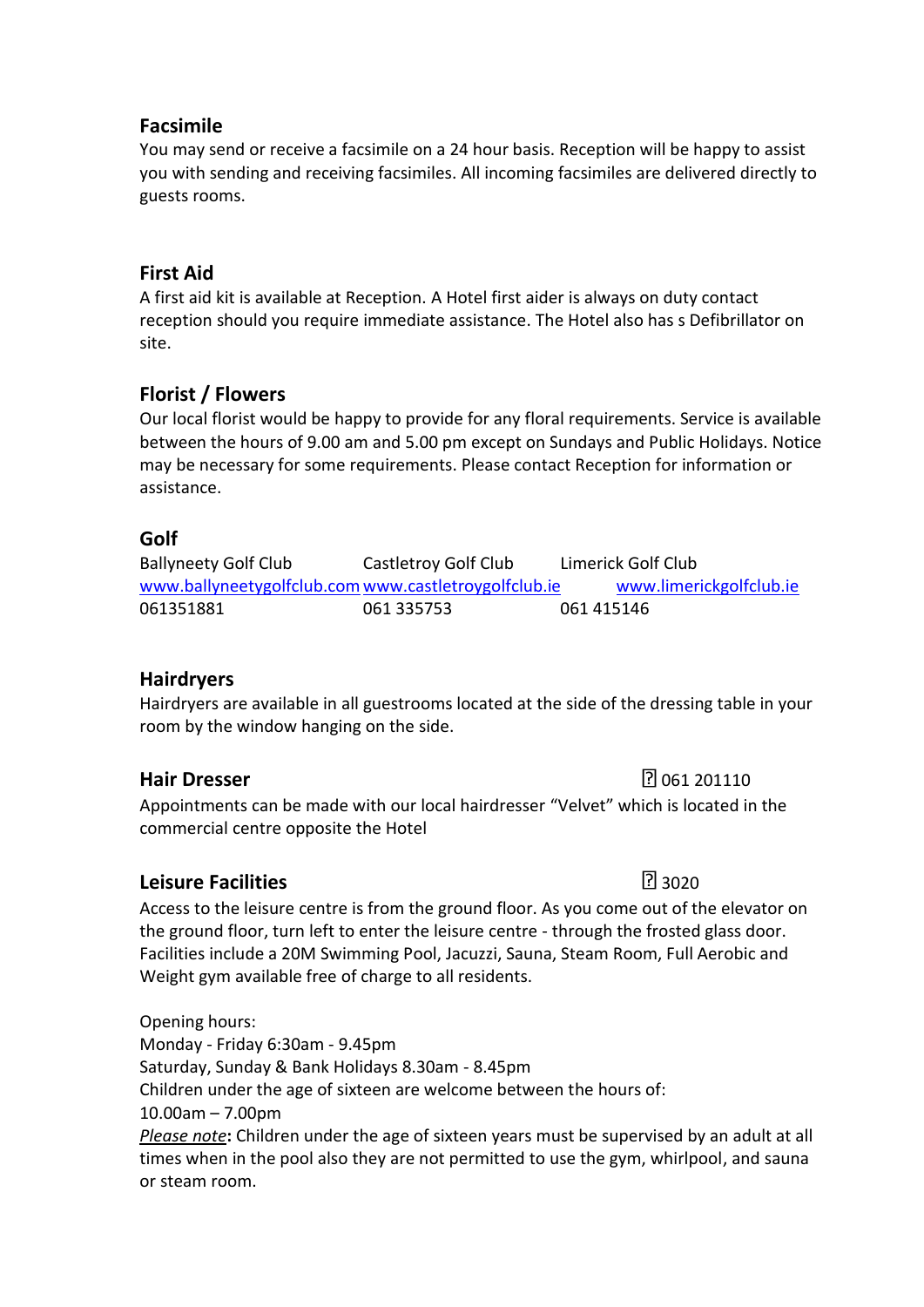# **Lost and Found 0.000**  $\blacksquare$  0.000 **0.000**  $\blacksquare$  0.000 **0.000 0.000 0.000 0.000 0.000 0.000 0.000 0.000 0.000 0.000 0.000 0.000 0.000 0.000 0.000 0.000 0.000 0.000 0.000 0.000 0.**

In the event, that you misplace a personal article, please contact Reception who centralise all lost property for the hotel with the exclusion on the leisure club.

## **Late Checkout/Luggage Room 1999 1999 1999 1999 1999 1999 1999 1999 1999 1999 1999 1999 1999 1999 1999 1999 1999 1999 1999 1999 1999 1999 1999 1999 1999 1999 1999 199**

Late checkouts are offered subject to availability and complimentary up to 2pm. A charge of €10 per hour thereafter will apply. Our hall porters are on hand to assist you at all times to collect and store your luggage please contact reception for assistance.

## **Meeting Rooms** 3103 / 3203

A range of well equipped and versatile meeting facilities are available. For information, please contact the Manager on duty via Reception.

## **Messages**

Messages received by the Hotel Operator will be delivered to your room.

## **Newspapers**

The Irish Independent and Irish Times are available complementary from 7am these newspapers shall be distributed in the lift lobby area of both floors each morning. Should you require an alternative or international newspaper, please request at reception the night before we will endeavour to secure it for you at the normal cost of the paper.

## **Pets and Animals Pets and Animals**

Dogs up to 7Kgs are accepted. Dogs are accepted in specific rooms and reservations must be made in advance. A Fee of 20€ is applied to the reservation.

## **Pillows** 2.1 and 2.1 and 2.1 and 2.1 and 2.1 and 2.1 and 2.1 and 2.1 and 2.1 and 2.1 and 2.1 and 2.1 and 2.1 and 2.1 and 2.1 and 2.1 and 2.1 and 2.1 and 2.1 and 2.1 and 2.1 and 2.1 and 2.1 and 2.1 and 2.1 and 2.1 and 2.1

If you require additional pillows, non-allergic pillows, foam or feather pillows our accommodation department will be happy to assist you.

## **Room Service** 3140

We offer 24 hour room service. Please see separate menu (tray service applies). After 9.45pm a selection of sandwiches is available. Jugs of milk for tea and coffee facilities in your room shall be delivered upon request.

## **Sales Office** 3103 / 3203

The Hotel Sales Office will be happy to assist you with any inquiries.

## **Security Department in the security**  $\boxed{?}$  0

Our personnel patrol the hotel 24 hours a day. For further information or any matters in relation to security, please contact the Manager on Duty by calling Reception.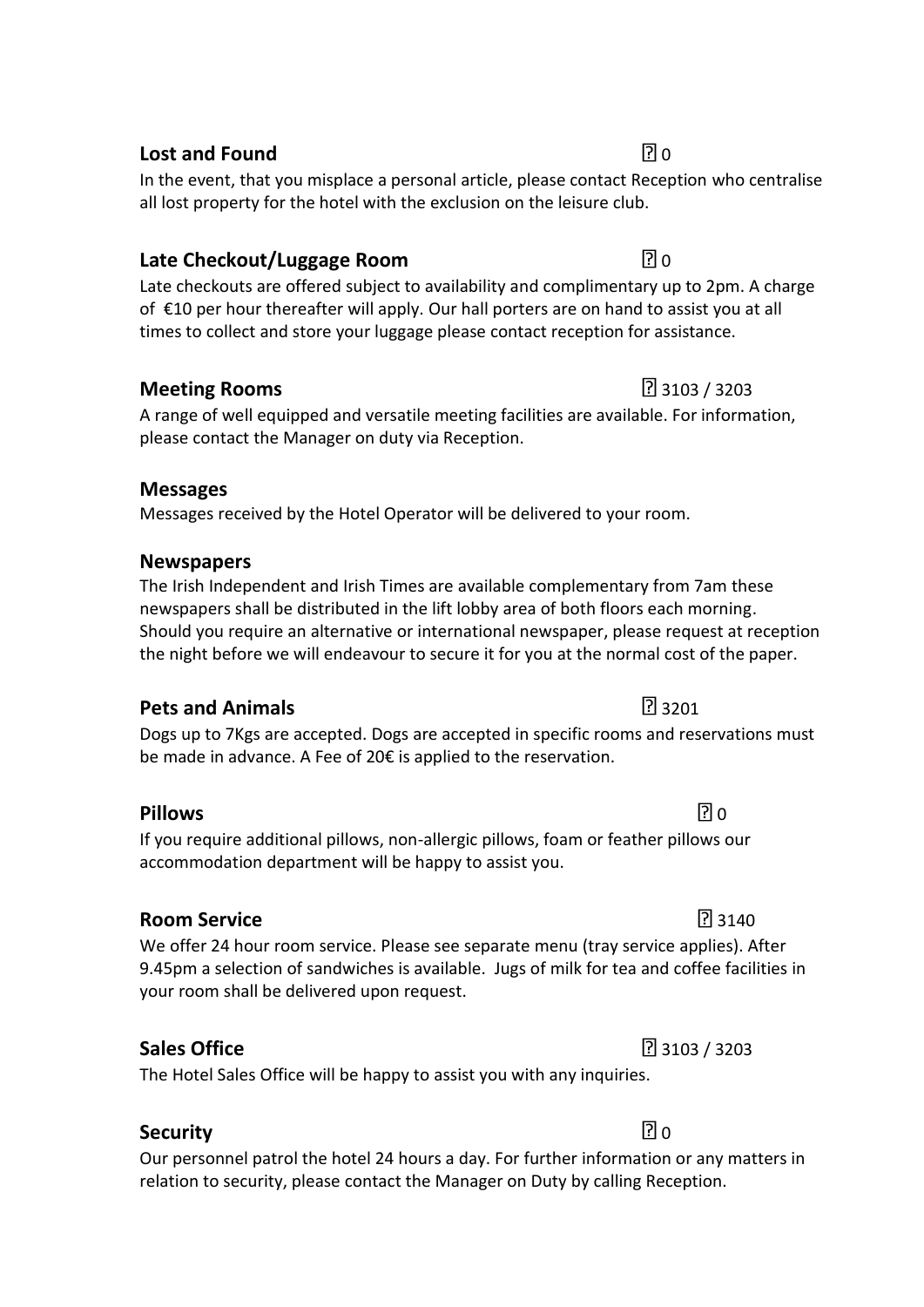### **Shopping**

Limerick offers a wide variety of shops to suit many tastes and is only a short distance from the Hotel for example the Parkway shopping centre & the Crescent Shopping Centre. The Front Desk will be happy to provide you with more specific personalised propositions and would be delighted to arrange transportation when necessary.

## **Sightseeing Tours**

Please contact the Front Desk and flyer stand at your disposal in the main lobby for this service.

## **Smoking**

The hotel is non-smoking hotel.

*There is a fine of 100€ for smoking in a bedroom to cover the cost of additional cleaning following departure*.

The heated smoking area is located to the right of the main entrance.

## **Taxis**

Taxis are available on request. Please contact Reception.

## **Television**

For information on channels available, please press the guide button on the top left of your remote to get a full listing of channels available.

### **Telephone**

To obtain an outside line please dial "9". Your telephone is equipped with an International Direct Dial facility which enables you to make a long distance call in the same way as a local call. If you wish to call another room place 5 in front of the room number. i.e 5103. For further assistance, please consult the telephone directory within this guest directory.

## **Toiletries** 0

Should you require additional toiletries, please contact Reception. Should you wish to purchase shaving kits or toothbrush kit these are available in the vending machine on the ground floor.

## **Upgrading**

Should you wish to upgrade your accommodation, please contact reception. We will be happy to accommodate your request subject to upgrade fee and availability.

### **Voltage**

All electric sockets are 220 volts A.C, except those specifically marked 110v. A converter is required for 110v and 115v appliances. Adaptors are available from reception when a deposit is paid and when available.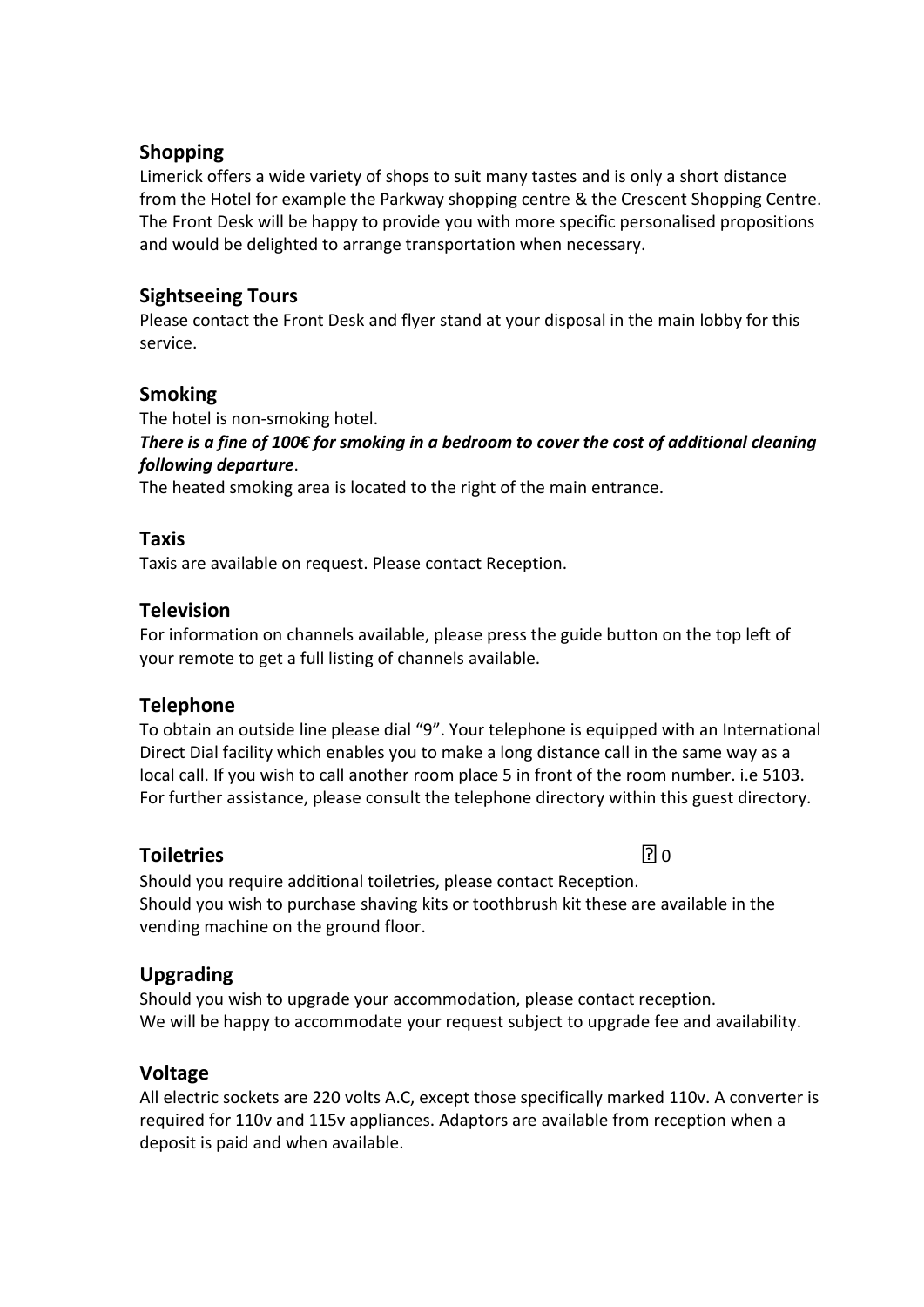#### **Wake-up Calls**

Please contact Reception to arrange a wake-up call.

### **Web Site**

You can view our hotel and even make your next reservation online by visiting our website: www.castletroypark.ie

### **Your Next Visit**

We would be happy to assist you with your reservations for another stay at our Hotel. Please contact reception.

## **Room Service**

EXTENSION 3140 / 0 Breakfast Available: Monday - Friday 7.00 am - 10.00am Saturday & Sunday 7.30am - 10.00am Please place breakfast cards outside your door for collection before 3am or dial the above extension. All day menu available from 12.00 noon - 9.45pm A cold selection of sandwiches is available from 10.00pm onwards

## **The Garden Room**

EXTENSION 3114

Overlooking the hotel courtyard and the Clare Hills, the Conservatory is the ideal setting for you and friends to enjoy a light meal from our "all day menu". The Conservatory with a full view of the garden offers the perfect environment to enjoy a coffee, afternoon tea, a light snack, or evening cocktails. Continental Breakfast Daily 9.00am -11.00am

Snack Menu Daily 11.00am - 9.45pm Evening Restaurant Sunday – Thursday 6.30-9pm

## **The Brasserie Bar and Bistro**

EXTENSION 3140

The Merry Pedlar is a traditional Irish pub located on the ground floor beside reception. Here you can relax over a pint of your favourite brew and enter into conversation with friends new and old..

The Brasserie also offers excellent cuisine every evening from 4.00pm to 9.45pm. Lunch is served from 12.00pm - 4.00pm. Sunday Lunch served 12.00pm – 5pm.

Opening Hours: Monday - Thursday 10.30am - 11.30pm Friday and Saturday 11.30am - 12.30am Sunday 11.30am - 11.00pm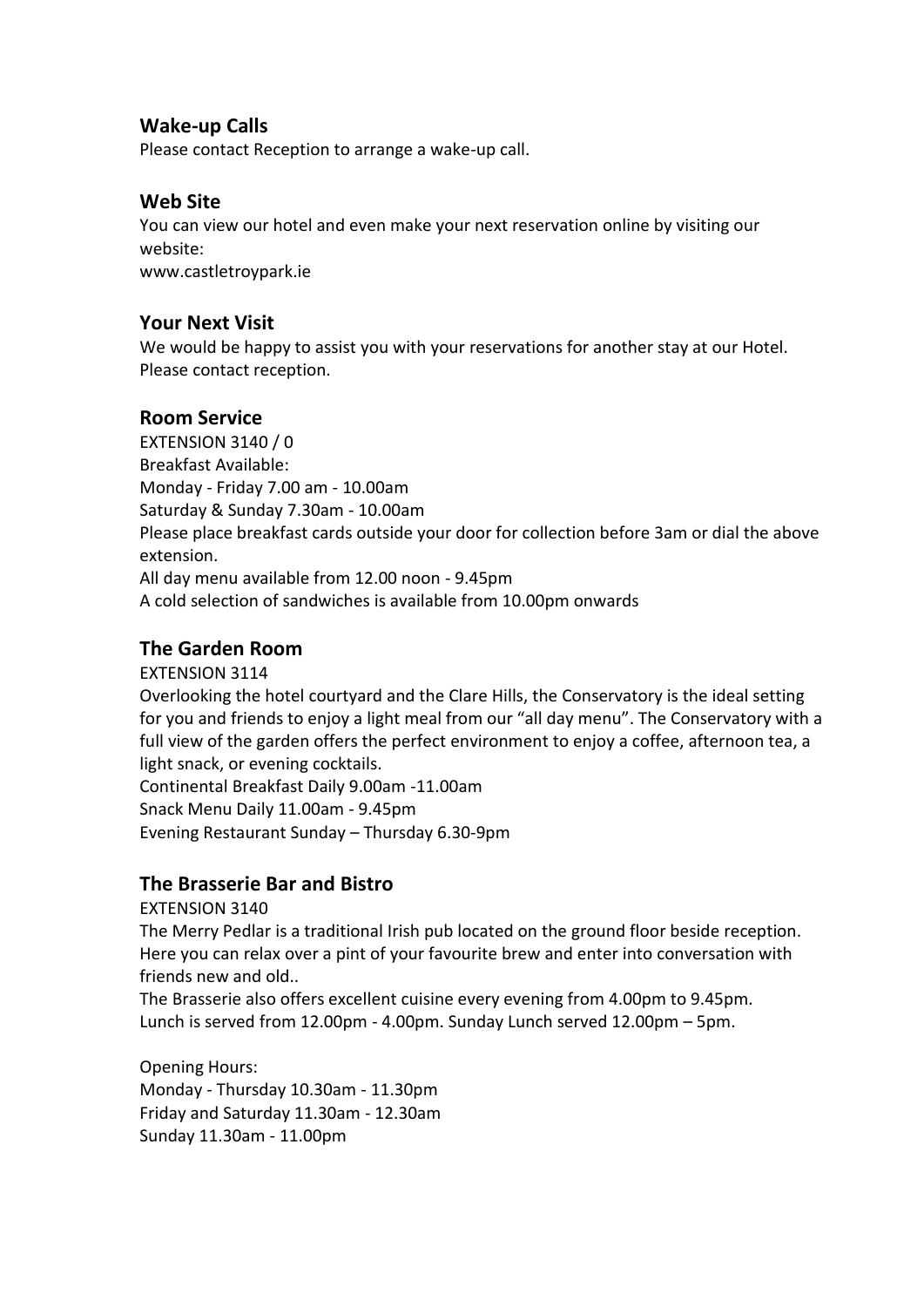## **McLaughlin's Restaurant**

#### EXTENSION 3153

The freshest ingredients, the finest of wines, a magical atmosphere. International and local dishes are created for your enjoyment by the Restaurant's award winning chef. McLaughlin's Restaurant is located on the ground floor beside The Brasserie Bar and is open daily for breakfast. It is open for dinner Friday & Saturday. A Table d'hôte Sunday lunch is also served. Reservations are strongly recommended at weekends and busy periods.

Opening Times: **Breakfast** Monday - Friday 7.00am - 10.00am Saturday & Sunday 7.30am - 10.30am

#### **Table d'Hôte Luncheon**

Sunday 1.00pm - 4.00pm

#### **Table d'hote Dinner**

Friday & Saturday 6.00pm - 9.30pm

## **Conferencing and Banqueting**

#### EXTENSION 3115/3103

The Castletroy Park Hotel is one of Ireland's leading conference venues, offering extensive conference facilities with a selection of nine beautifully appointed meeting rooms. Our award-winning chefs have prepared a selection of outstanding menus for you to choose from. We have special conference rates for delegates who wish to stay either in our deluxe or executive rooms. Our outstanding swim and leisure facilities are available to all delegates.

#### **Business Services**

Full business services available which include, fax service, courier service, packaging services available, secretarial and word processing, 24 hour photo copying and fax transmission.

No charge for incoming faxes and reasonable rates applied to outgoing faxes, phone calls & printing.

# **In Room Heating / Air-conditioning operation**

#### **Cold Air**

- $\triangleright$  Power the unit on using the on/off button
- $\triangleright$  Set the temperature to as low as it will go using the arrow buttons
- $\triangleright$  Press the button directly below the arrow buttons until a round symbol comes up on the screen with an empty centre
- $\triangleright$  To adjust the speed of the fan please use button on the right hand side to set this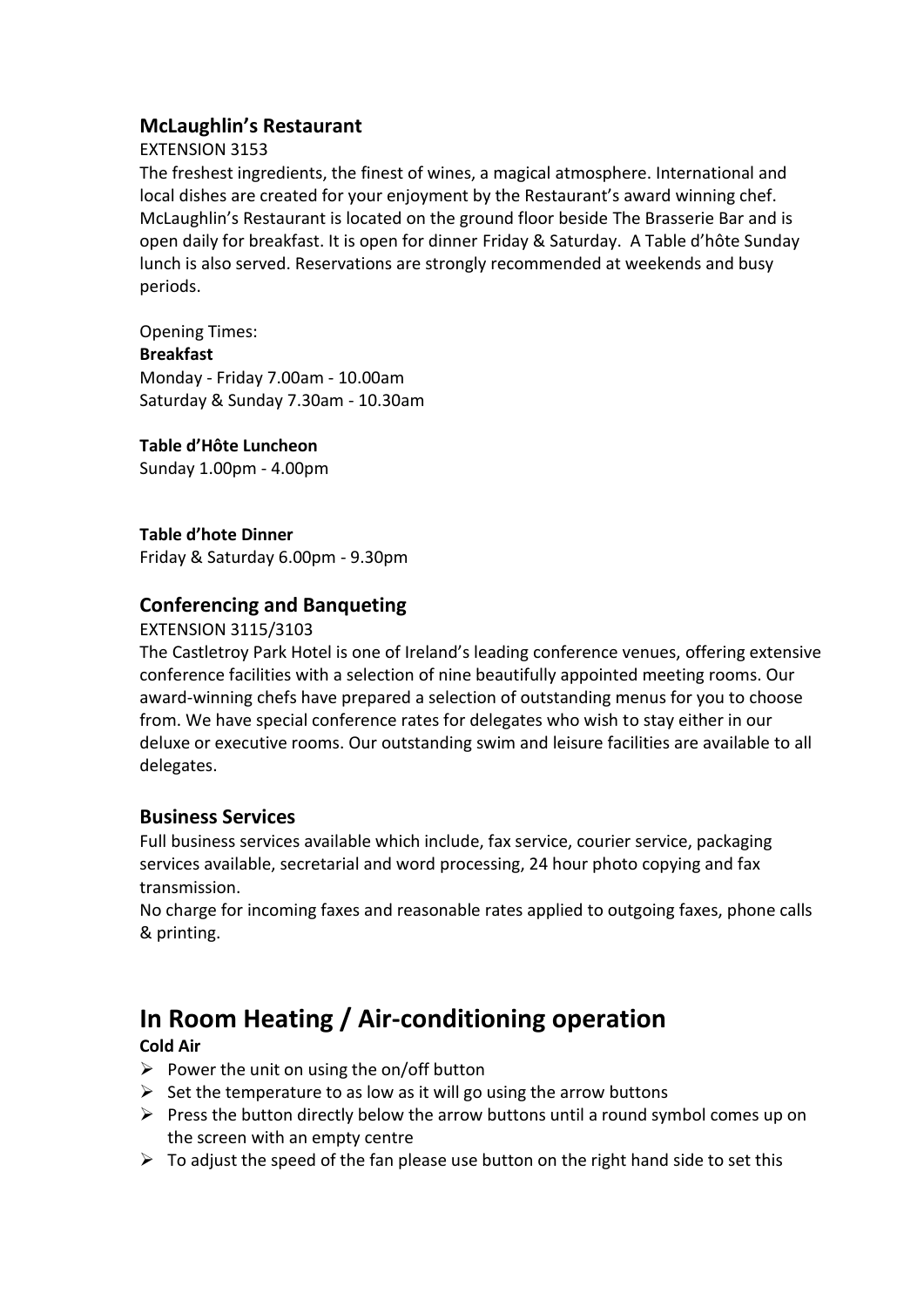#### **Hot Air**

- $\triangleright$  Power the unit on using the on/off button
- $\triangleright$  Press the button directly below the arrow buttons until sun symbol comes up on the screen.
- $\triangleright$  You can adjust the temperature of the heating using the arrow buttons

#### **Telephone Directory**

Please contact the Hotel Operator should you need assistance in obtaining calls or information concerning telephone charges. For an outside line please dial (9) To dial another room please dial (5) and the room number.

#### **National Dialling Codes**

You will find below a list of the codes required for the major cities in this country. If you would like to place a national phone call, please follow the steps shown below: Step 1: Dial 9 for an outside line (9) Step 2: Dial city or town code (for example 021 Cork) Step 3: Dial telephone number (6655432) Therefore you will dial 90216655432

#### **City Code**

Athlone 0902 Ballina 096 Ballinasloe 0905 Castlebar 094 Cork 021 Galway 091 Kildare 045 Killarney 064 Kilkenny 056 Limerick 061 Letterkenny 074 Mullingar 044 Sligo 071 Waterford 051 Wexford 053 Belfast 04890 Derry 04871 Irish Mobile Numbers 087 / 086 / 085 \*Those guests using AT&T please listen carefully to the AT&T operator as there is a charge when the card is used outside of the U.S.A.